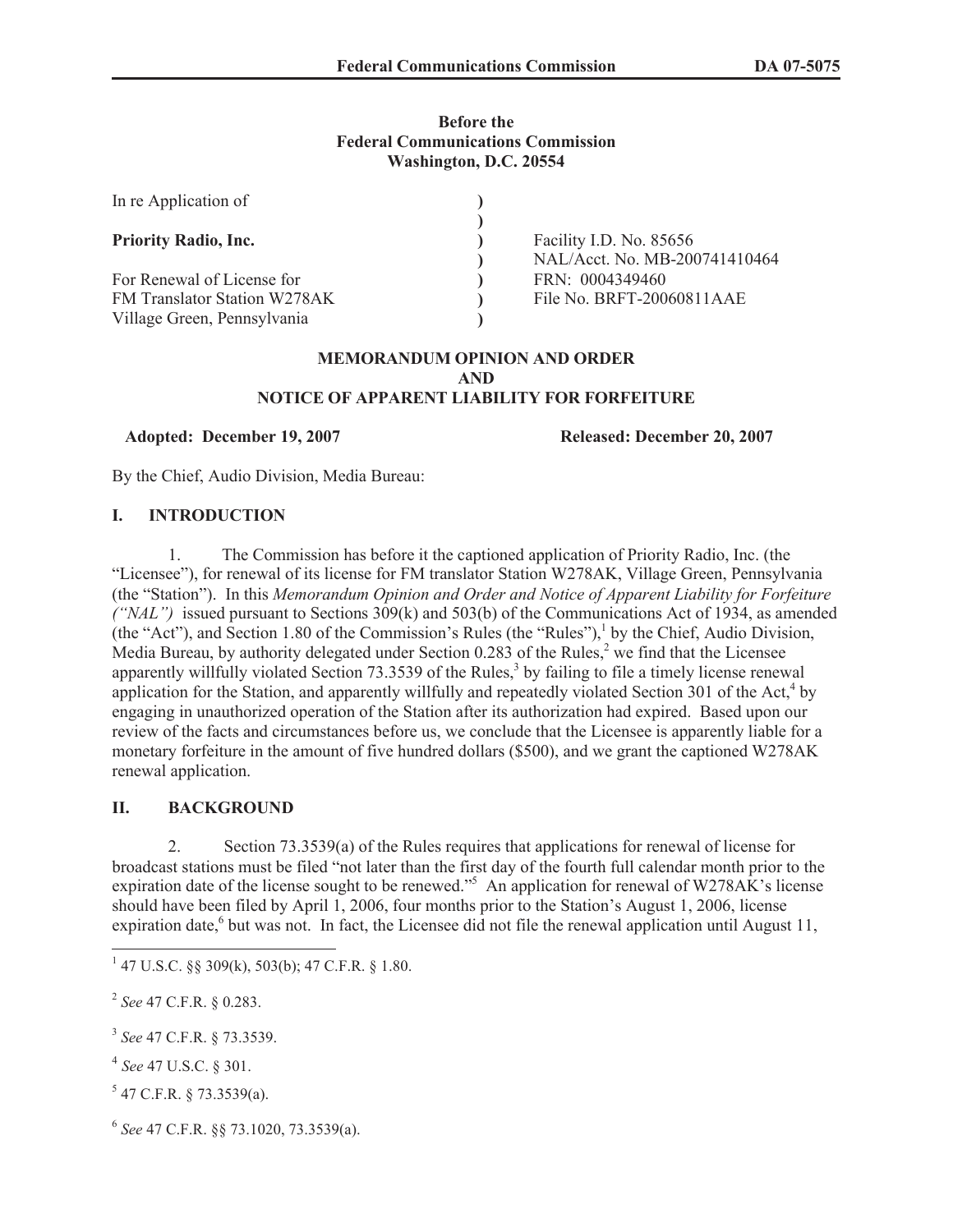2006. On that same date, the Licensee filed a request for special temporary authorization ("STA") to continue Station operations pending consideration of the late-filed renewal application.<sup>7</sup> The staff granted the STA Request on November 14, 2006, and it was to expire on May 14, 2007. <sup>8</sup> The Licensee did seek a timely extension of the STA on May 4, 2007, which remains pending.<sup>9</sup> In the STA, the Licensee indicated that the failure to file a timely license renewal application for the Station was simply an "administrative oversight."

### **III. DISCUSSION**

3. *Proposed Forfeiture.* In this case, the Licensee has failed to file a timely license renewal application for W278AK as required by Section 73.3539(a) of the Rules. Moreover, it continued Station operation for 11 days after its license had expired on August 1, 2006, before filing the appropriate renewal application and request for STA to so operate, in violation of Section 301 of the Act. Notwithstanding the Licensee's explanation that its failure to file a timely renewal application for W278AK was inadvertent, licensees are obligated to comply fully with the Rules, including filing a timely renewal application and maintaining in effect the station's authorization.<sup>10</sup> Here, the Licensee did not do so.

4. This *NAL* is issued pursuant to Section 503(b)(1)(B) of the Act. Under that provision, any person who is determined by the Commission to have failed willfully or repeatedly to comply with any provision of the Act or any rule, regulation, or order issued by the Commission shall be liable to the United States for a forfeiture penalty.<sup>11</sup> Section  $312(f)(1)$  of the Act defines willful as "the conscious and deliberate commission or omission of [any] act, irrespective of any intent to violate" the law.<sup>12</sup> The legislative history to Section 312(f)(1) of the Act clarifies that this definition of willful applies to both Sections 312 and 503(b) of the Act, $^{13}$  and the Commission has so interpreted the term in the Section 503(b) context.<sup>14</sup> Section 312(f)(2) of the Act provides that "[t]he term 'repeated,' when used with reference to the commission or omission of any act, means the commission or omission of such act more than once or, if such commission or omission is continuous, for more than one day."<sup>15</sup>

5. The Commission's *Forfeiture Policy Statement* and Section 1.80(b)(4) of the Rules establish a base forfeiture amount of  $$3,000$  for the failure to file a required form.<sup>16</sup> The guidelines also specify a base forfeiture amount of \$10,000 for construction and/or operation without an instrument of

<sup>11</sup> 47 U.S.C. § 503(b)(1)(B). *See also* 47 C.F.R. 1.80(a)(1).

 $12$  47 U.S.C. § 312(f)(1).

<sup>14</sup> *See Southern California Broadcasting Co.*, Memorandum Opinion and Order, 6 FCC Rcd 4387, 4388 (1991).

 $15$  47 U.S.C. § 312(f)(2).

<sup>16</sup> *See Forfeiture Policy Statement and Amendment of Section 1.80(b) of the Rules to Incorporate the Forfeiture Guidelines,* Report and Order, 12 FCC Rcd 17087, 17113-15 (1997) ("*Forfeiture Policy Statement*"), *recon. denied*, 15 FCC Rcd 303 (1999); 47 C.F.R. § 1.80(b)(4), note to paragraph (b)(4), Section I.

<sup>&</sup>lt;sup>7</sup> See File No. BLSTA-20060811AAG (the "STA Request").

<sup>8</sup> Letter to *Mr. Cary S. Tepper*, Esq., Ref. 1800B3 (Chief, Audio Division, Media Bureau, Nov 14, 2006).

<sup>9</sup> *See* File No. BELSTA-20070504ACH.

<sup>10</sup> *See, e.g, Hemmingford Media, Inc*., Forfeiture Order, 14 FCC Rcd 2940, 2941-2 (CIB 1999) (responsibility for complying with terms of station license "rests solely and exclusively with the licensee") (citing *Empire Broadcasting Corp*., Memorandum Opinion and Order, 25 FCC 2d 68 (1970).

<sup>&</sup>lt;sup>13</sup> *See* H.R. Rep. No. 97-765, 97<sup>th</sup> Cong. 2d Sess. 51 (1982).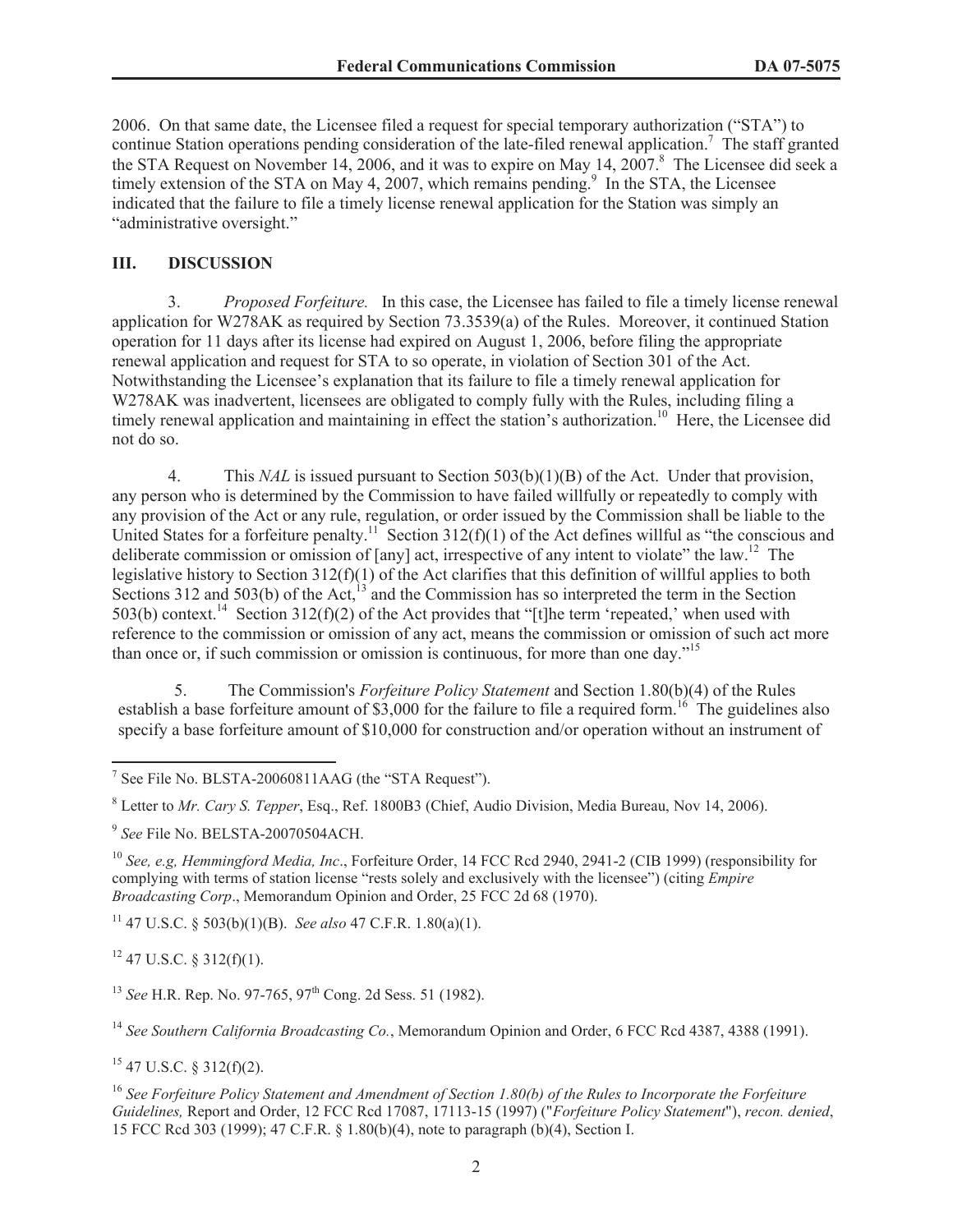authorization for the service.<sup>17</sup> In determining the appropriate forfeiture amount, we may adjust the base amount upward or downward by considering the factors enumerated in Section 503(b)(2)(D) of the Act, including "the nature, circumstances, extent and gravity of the violation, and, with respect to the violator, the degree of culpability, any history of prior offenses, ability to pay, and such other matters as justice may require."<sup>18</sup>

6. In this case, the Licensee failed to file a timely renewal application and continued Station operations for 11 days before filing an STA request and the appropriate renewal application. Nevertheless, because it had previously been licensed to operate Station W278AK the latter transgression is not comparable to "pirate" wireless operations, which typically have been subject to forfeitures of approximately \$10,000. Taking into consideration these facts and all of the factors required by Section 503(b)(2)(D) of the Act and the *Forfeiture Policy Statement*, we will reduce the forfeiture from the base amount to two hundred fifty dollars (\$250) for each violation. Thus, we propose a forfeiture in the total amount of five hundred dollars (\$500).

7. *License Renewal Application.* In evaluating an application for license renewal, the Commission's decision is governed by Section 309(k) of the Act.<sup>19</sup> That section provides that if, upon consideration of the application and pleadings, we find that (1) the station has served the public interest, convenience, and necessity; (2) there have been no serious violations of the Act or the Rules; and (3) there have been no other violations which, taken together, constitute a pattern of abuse, we are to grant the renewal application.<sup>20</sup> If, however, the licensee fails to meet that standard, the Commission may deny the application – after notice and opportunity for a hearing under Section 309(e) of the Act – or grant the application "on terms and conditions that are appropriate, including a renewal for a term less than the maximum otherwise permitted. $12^{21}$ 

8. We find that the Licensee's violations of Section 73.3539 of the Rules and Section 301 of the Act do not constitute "serious violations" warranting designation for evidentiary hearing. Moreover, we find no evidence of violations that, when considered together, evidence a pattern of abuse.<sup>22</sup> Further, we find that FM translator Station W278AK served the public interest, convenience, and necessity during the subject license term. We will, therefore, grant the license renewal application below.

<sup>21</sup> 47 U.S.C. §§ 309(k)(2), 309(k)(3).

<sup>&</sup>lt;sup>17</sup> A broadcast station requires an authorization from the Commission to operate. *See* 47 U.S.C. § 301.

<sup>18</sup> 47 U.S.C. § 503(b)(2)(D); *see also Forfeiture Policy Statement,* 12 FCC Rcd at 17100; 47 C.F.R. § 1.80(b)(4). <sup>19</sup> 47 U.S.C. § 309(k).

<sup>&</sup>lt;sup>20</sup> 47 U.S.C. § 309(k)(1). The renewal standard was amended to read as described by Section 204(a) of the Telecommunications Act of 1996, Pub. L. No. 104-104, 110 Stat. 56 (1996). S*ee Implementation of Sections 204(a) and 204(c) of the Telecommunications Act of 1996 (Broadcast License Renewal Procedures)*, Order, 11 FCC Rcd 6363 (1996).

 $^{22}$  For example, we do not find here that the Licensee's Station operation "was conducted in an exceedingly careless, inept and negligent manner and that the licensee is either incapable of correcting or unwilling to correct the operating deficiencies." *See Heart of the Black Hills Stations*, Decision, 32 FCC 2d 196, 198 (1971). Nor do we find on the record here that "the number, nature and extent" of the violations indicate that "the licensee cannot be relied upon to operate [the station] in the future in accordance with the requirements of its licenses and the Commission's Rules." *Heart of the Black Hills Stations*, 32 FCC 2d at 200. *See also Center for Study and Application of Black Economic Development*, Hearing Designation Order, 6 FCC Rcd 4622 (1991), *Calvary Educational Broadcasting Network, Inc*., Hearing Designation Order, 7 FCC Rcd 4037 (1992).